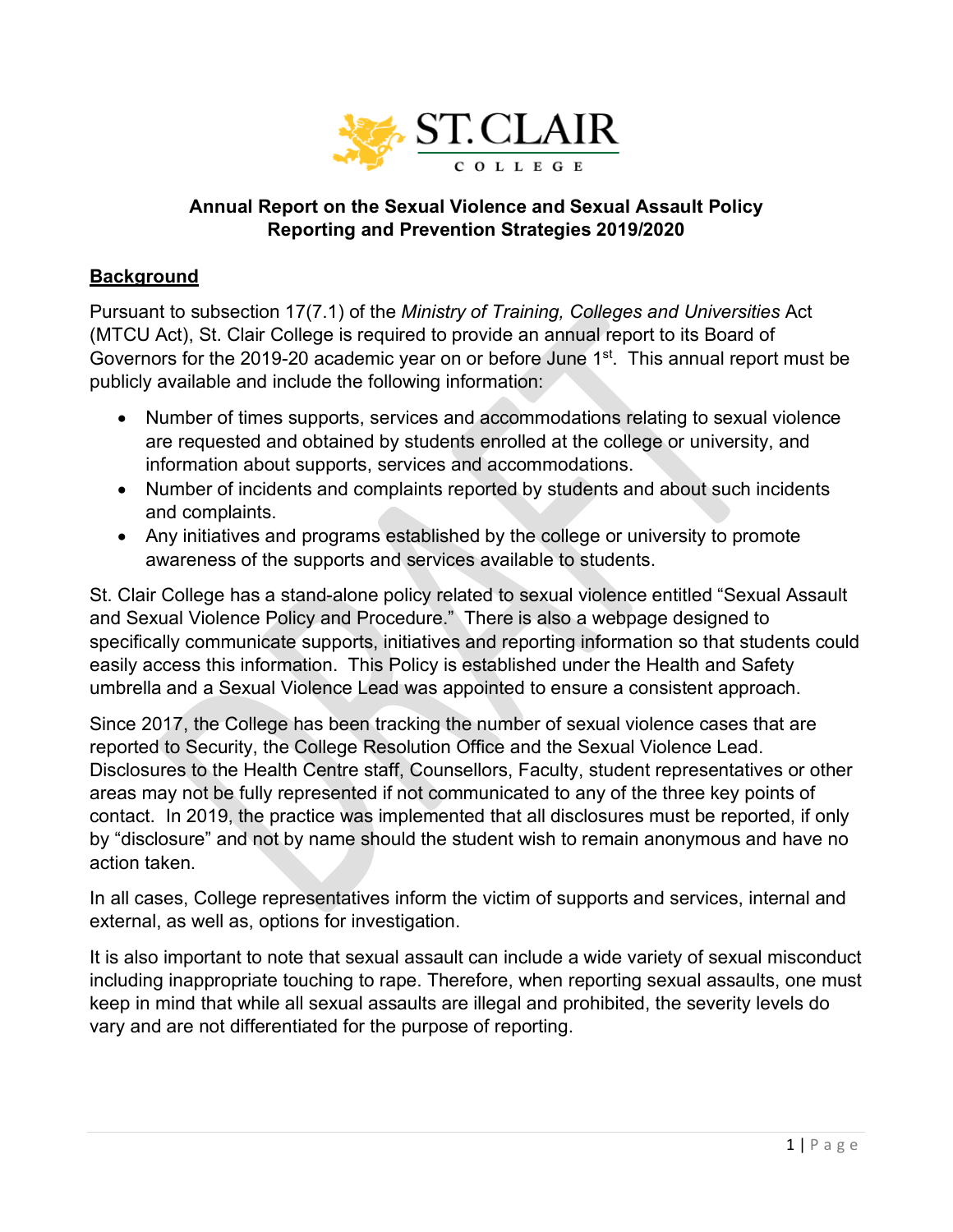# **Number of Sexual Violence Incidents and Supports Provided**

|                              | 2017/2018      | 2018/2019      | 2019/2020      |
|------------------------------|----------------|----------------|----------------|
| Number of Informal           | 2              |                | 9              |
| Reports (Disclosures -       |                |                |                |
| Not Investigated by          |                |                |                |
| College)                     |                |                |                |
| Number of Formal             | 7              | 3              | 5              |
| <b>Reports (Investigated</b> |                |                |                |
| by College)                  |                |                |                |
| Incidents that occurred      |                |                | 3              |
| off campus                   |                |                |                |
| Incidents that occurred      | 6              | $\overline{2}$ | $\overline{2}$ |
| on campus                    |                |                |                |
| Unknown where                | $\overline{2}$ | 7              | 9              |
| incidents occurred           |                |                |                |
| Services or                  | 5              | 6              | 14             |
| Accommodations               |                |                |                |
| Provided                     |                |                |                |

# **Supports**

All students impacted by sexual violence are eligible for supports. Supports provided include a range of options and include the following at a minimum:

- Counseling Social Worker on site (CMHA)
- Referral to Sexual Assault Crisis Centre
- Medical follow-up with College Health Centre
- Academic Accommodations through Student Services
- Safety Plans
- Interim measures (separation, change of sections, etc.)
- Follow up by Sexual Violence Lead

## **Sexual Violence Prevention Committee**

The Sexual Violence Prevention Committee comprises of representatives from the following areas:

- Co-Chair, Associate Vice President, Safety, Security and Facilities Management
- Co-Chair, Director, Student Services
- One representative from outside the College community with expertise in sexual violence prevention (Sexual Assault Crisis Centre).
- One student representative from the Student Representative Council (SRC).
- One student representative from the Thames Student Institute (TSI).
- One student representative from Student Athletic Association (SAA).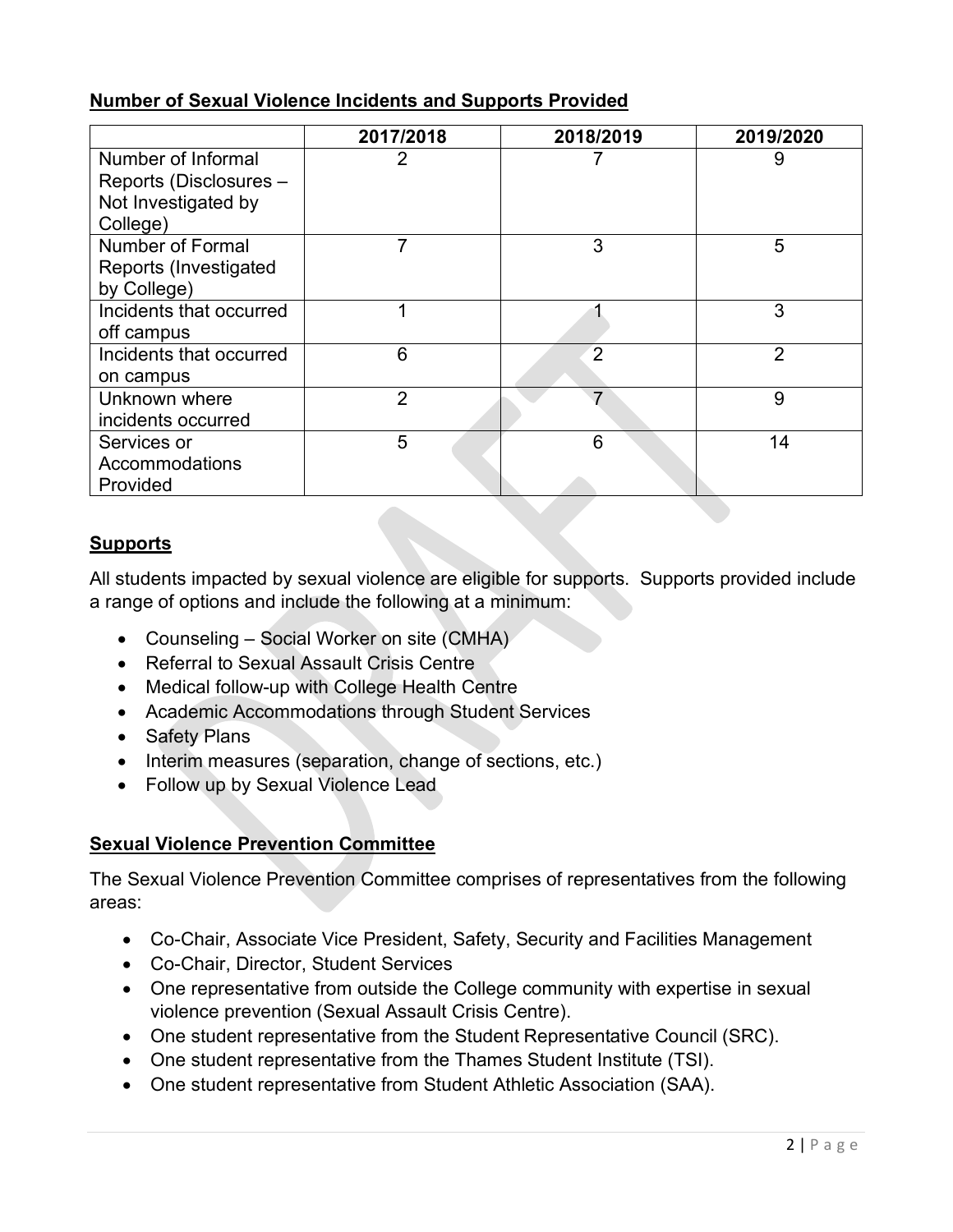- Between four and six students who are not executive members of a student association, including at least one Residence Advisor from each campus residence.
- An Academic Counselor from Student Services, one from Windsor and one from Chatham.
- College Resolution Officer.
- Security Coordinator (third party).
- A management representative from the residence
- Director, Athletics.
- Manager, International Relations.
- A representative from Human Resources.
- Manager, Health, Safety and Wellness.
- A Nurse from the Health Centre.

The mandate of this team includes:

- Fostering greater awareness of sexual violence on campus through educational and awareness programs.
- Reviewing and proposing revisions to policy and procedures related to sexual violence and ensuring that the policy and procedures are reviewed annually.
- Remaining up to date on emerging promising best practices in the area of prevention and support and make recommendations for the creation of new programs and/or services where the need arises, or research suggests.
- Ensuring ongoing and appropriate training for faculty, staff and student leaders.
- Develop strategies and introduce initiatives aimed at promoting a culture of respect and ending sexual violence on campus.
- Receive and review the Annual Reports from the College Resolution Officer related to sexual violence and including the following information.
	- o The number of times students requested or received services, support or accommodations following an act of sexual violence and details on the services, support or accommodation measures requested or received.
	- o Initiatives and programs introduced to promote awareness of services and support available to students.
	- $\circ$  The number and types of incidents and complaints of sexual violence reported by students. o Details of implementation and effectiveness of the Policies and Protocols around Sexual Violence.

The SVP Committee met monthly from August 2019 to March 2020 to review initiatives and suggestions towards ending sexual violence on campus. The following initiatives/ suggestions were implemented or are in the process of implementation:

- Reviewed the results of the Student Survey initiated by the Ministry and provided feedback.
- Consent Team A volunteer consent team was initiated through our partnership with the SRC. This team enhanced communication with students around sexual violence, initiated a poster campaign on consent, ran a "consent" fair on campus, developed programming for a "healthy relationship" week, and brought a speaker on campus to